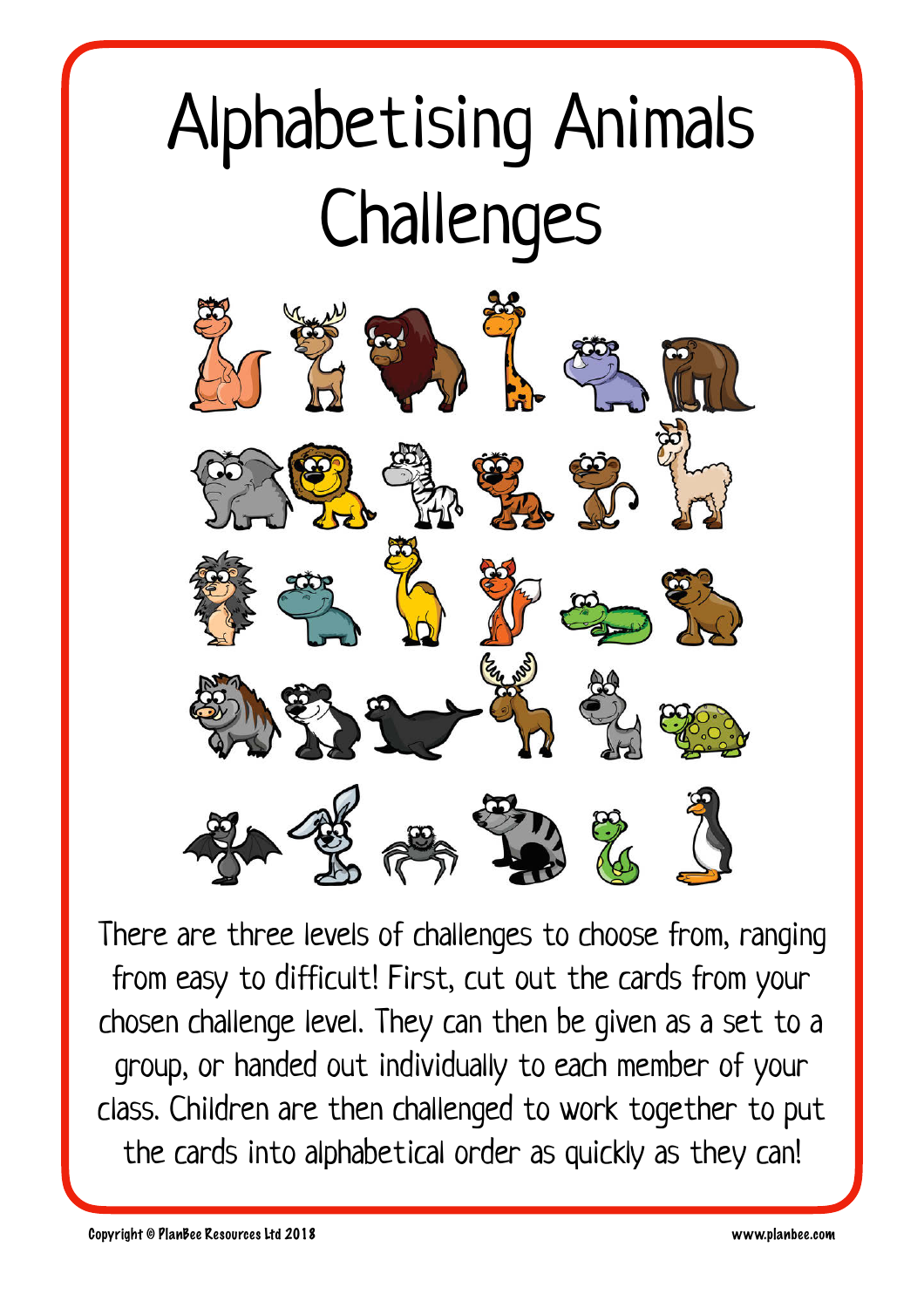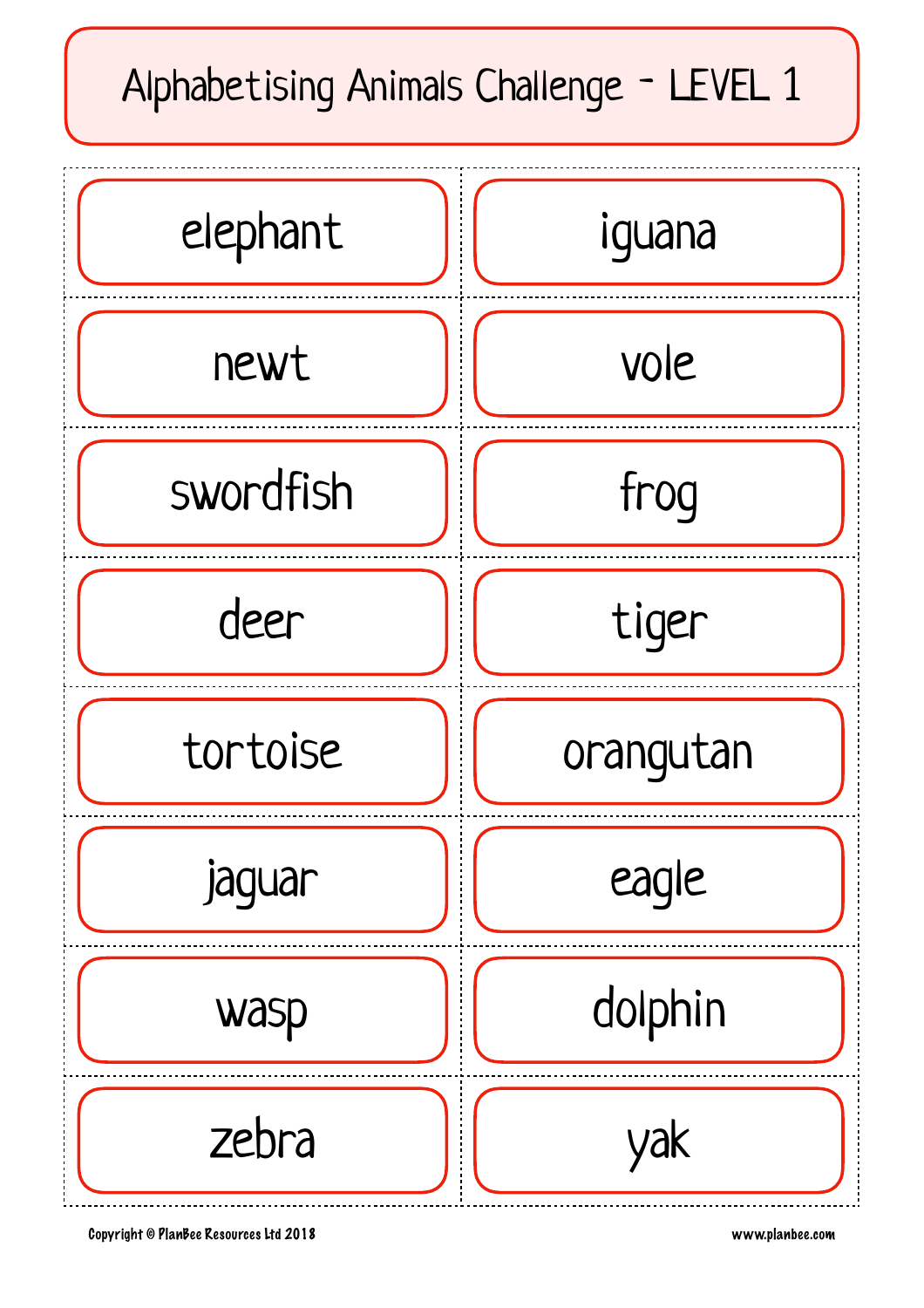# Alphabetising Animals Challenge - LEVEL 1

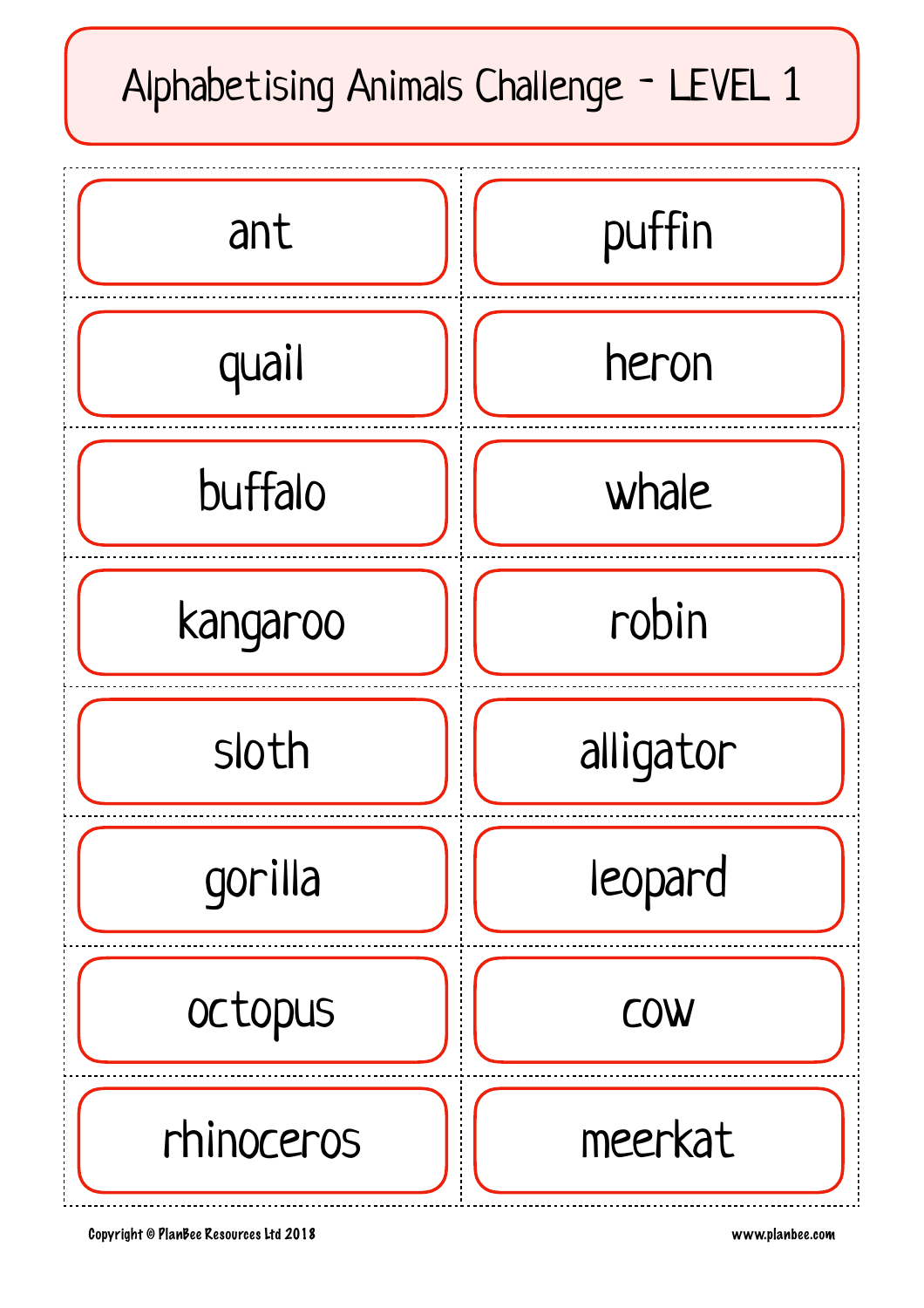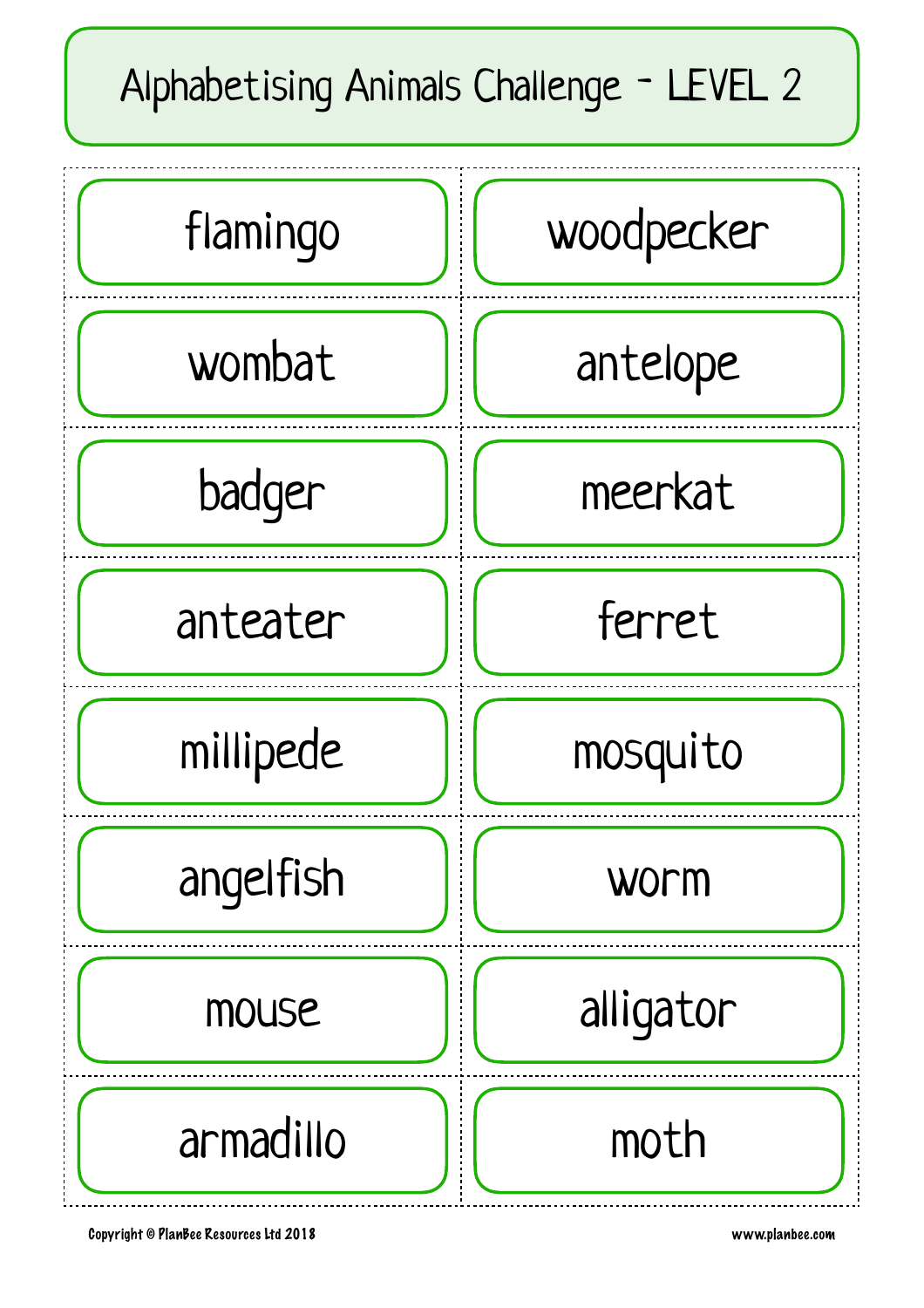## Alphabetising Animals Challenge - LEVEL 2

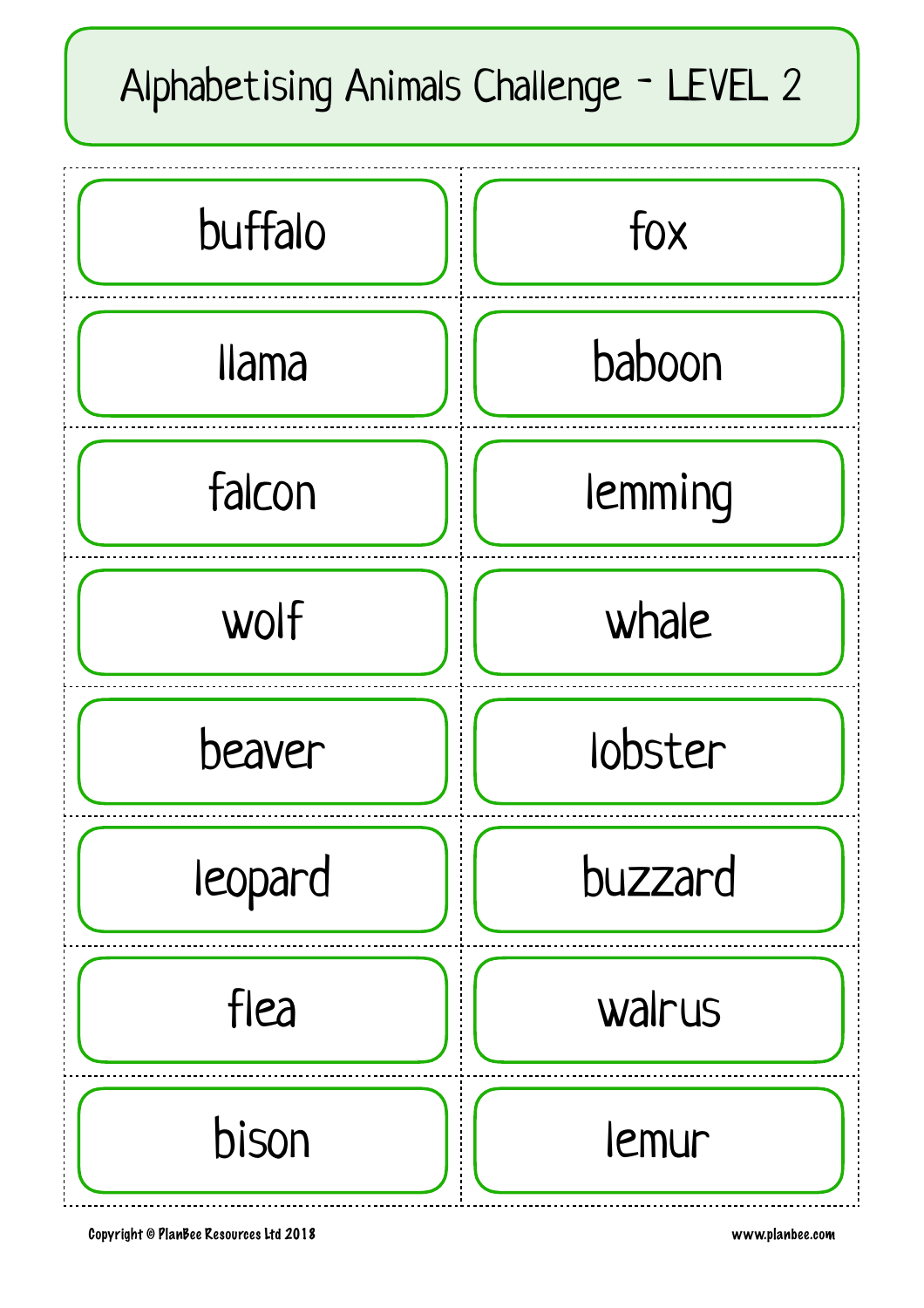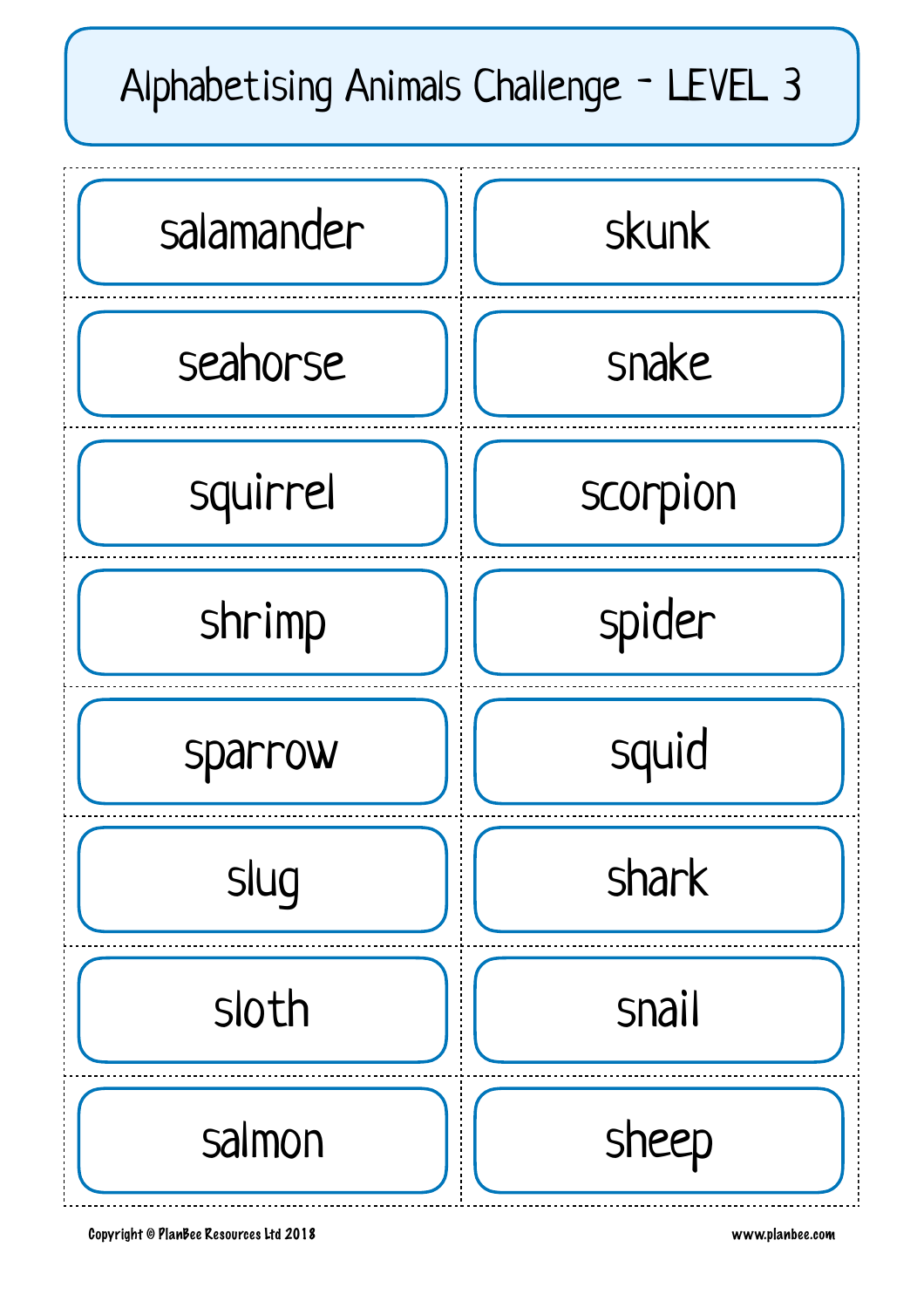